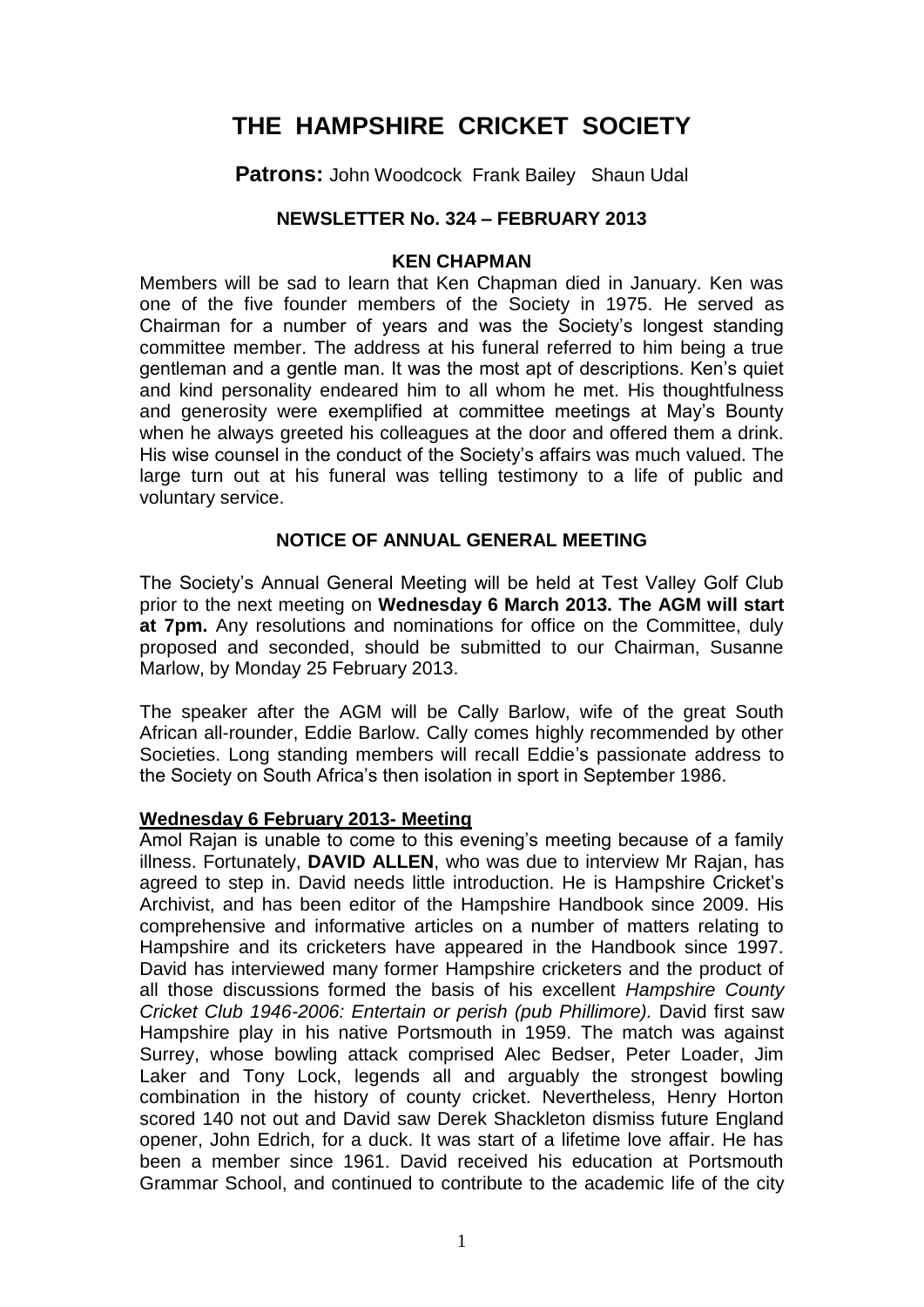as Head of the School of Creative Arts, Film & Media at the University of Portsmouth.

## **Wednesday 9 January 2013 – Report**

Members enjoyed an interesting evening in the company of John Young. He started with a few thoughts on ethics, both in life and sport. He then gave an account of his early sporting memories. He remembered Hampshire's matches against Kent at the County Ground at Whitsun, particularly Leslie Ames lining up boys in an orderly fashion for an autograph signing session, and Hampshire dismissing Kent for only 32 in 1952, with Derek Shackleton and Vic Cannings bowling unchanged in the match. He recollected Roy Marshall's 135 for the West Indies in 1950. As John watched, he thought to himself "if only we had him". His dream was realised within three years. Marshall's innings was eclipsed, though, by Everton Weekes. The latter drove his first ball for four and, with one ball of the day's play remaining, was unbeaten on 246. Desmond Eagar then asked Reg Dare to bowl a dolly so that he could attain his 250. Dare responded but Weekes drove it straight into the stumps at the bowler's end and could not add to his score.

John then majored on hospital broadcasting in Southampton. The first commentary was a football match between Saints and Doncaster Rovers in 1952. Music was added in 1963 and cricket on 30 July 1966. John started in 1971 – his fellow commentators were Neville Rogers and Charlie Knott. He offered to manage cricket broadcasting on a temporary basis for 3/4 years. He was still doing so 40 years later, but handed it over in 2010. He gave a brief history of the various studios. The current one, off Tebourba Way, is the best appointed hospital broadcasting complex in the country. Broadcasts are no longer on a closed circuit. They can be picked up anywhere and it is known they have been heard as far afield as Belgium, Hong Kong and the House of Commons! Given it is hospital broadcasting, commentators had to be aware of appropriate phraseology. The box at the Ageas Bowl comprises a team of eight, operating in pairs. Among the celebrities they have interviewed (in addition to those mentioned in the last Newsletter) were Roy Castle and Robert Powell. From next season, people will be able to phone the commentators. There was much else besides as John gave an absorbing account of a unique facet of Hampshire cricket.

## **Wednesday 27 March 2013 – Meeting**

**IAN HENDERSON,** former BBC Radio and television sports editor, who was unable to speak at the January meeting, will be the speaker at the above meeting.

### **GENTLEMEN/PLAYERS MATCHES HAMPSHIRE'S CONTRIBUTION**

The introduction of limited overs cricket in 1963 (see November Newsletter) was not the only landmark of the season of fifty years ago this summer. There was also no Gentlemen v Players fixture, the distinction between amateur and professional having been abolished in the previous year.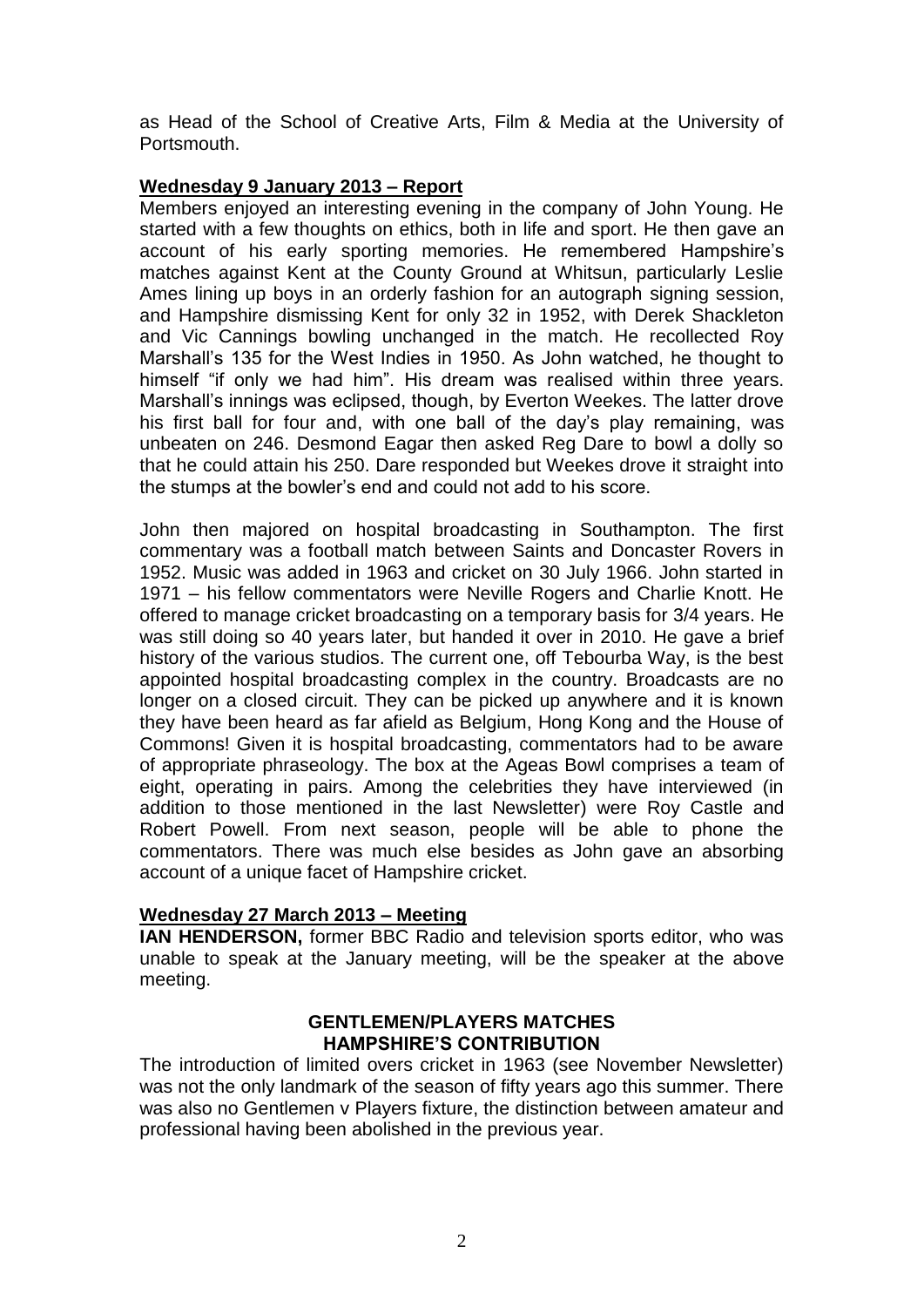Until the Second World War, apart from when the Australians were touring, the match between the two sides at Lord's was the highlight of the season. Whilst there were matches at The Oval (until 1934) and similar end of season festival fixtures at Scarborough and sometimes, Folkestone and Hastings, the Lord's meeting held primacy as the teams were selected from all counties. The strength of the teams in the encounters at the other venues was compromised by the championship fixtures taking place at the same time. A good performance in the Lord's match influenced both Test and tour selection. It was often a de facto Test trial. This situation prevailed until the last match there in 1962. The game was effectively an opportunity for the selectors to consider candidates for the captaincy for the forthcoming winter tour of Australia. Three amateurs, and therefore gentlemen, were in the frame: Ted Dexter, who was eventually chosen, Colin Cowdrey and the Revd. David Sheppard, who was enjoying a sabbatical from the church prior to devoting the rest of his life to the ministry.

Though there was animated gnashing of teeth by the traditionalists at the time, an analysis of the history of the fixture reveals that it propounded probably the greatest anachronism and indeed, hypocrisy, in the history of the game. That perceptive 19<sup>th</sup> century chronicler, The Revd James Pycroft, wrote that in London "all the play was professional; even the Gentlemen made a profession of it."

In a series which ran from 1806 until 1962, 273 matches were played. The Players won 125 and the Gentlemen 67. 79 matches were drawn. These statistics distort, though, the reality of the strength of the respective sides. In the early years the Gentlemen recruited professionals to try and ensure the matches were more competitive. On occasions, the Players were opposed by as many as 17 Gentlemen. In one match it was agreed that the Players field only nine men and still they recorded a handsome victory. Lionel Tennyson played for the Gentlemen in the inter-war years 21 times and finished on the winning side only twice. After the Second World War the amateurs won only two matches.

In the mid-19<sup>th</sup> century the match which attracted most attention was, in fact, North versus South. In retrospect this would have resulted in a far more competitive fixture over the entire time frame of the series. The Gentlemen were always generally weaker in bowling.

The only time that the Gentlemen held ascendency for any length of time was during the career of W G Grace. He was, of course, the biggest "shamateur" of them all, earning far more in expenses than any professionals' fee. In the period from 1865 to 1881 when Grace was at his peak, the Gentlemen won 27 matches and lost only five. The Players were therefore by far the strongest side throughout the history of the fixture. It was really an anachronism from the end of the First World War. But for the influence of the dictatorial Lord Harris and Sir Pelham Warner, the fixture should have been knocked on the head some forty years earlier than its eventual demise. From this distance the fixture simply lacked credibility.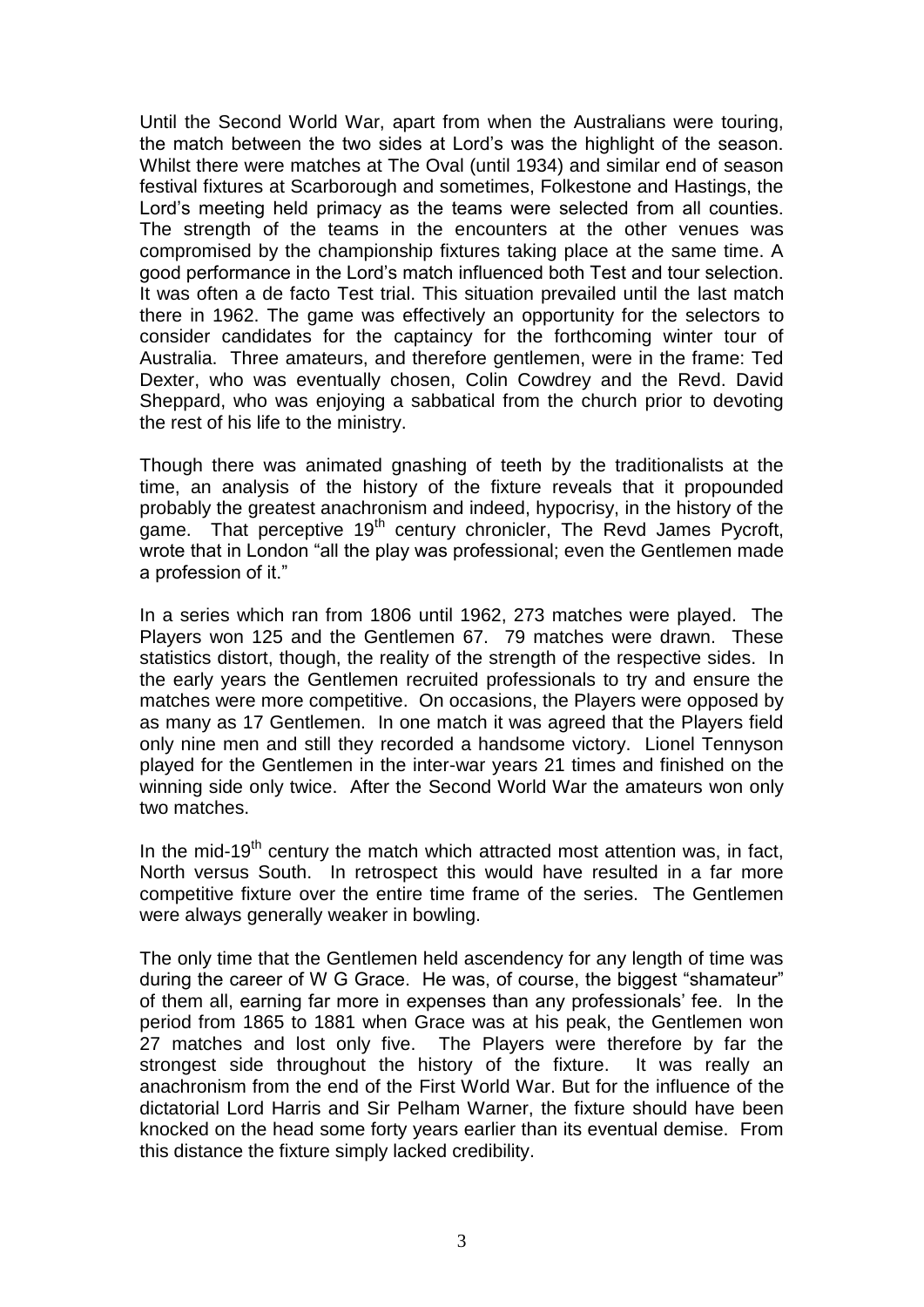It is small wonder that the more egalitarian Australians forged ahead, and remained in front, from about 1900 onwards. England were playing "catch-up" for the whole of the  $20<sup>th</sup>$  century. Though the distinction between amateur and professional was abolished in 1962, its influence, as Colin Shindler demonstrates in the 2012 Wisden, still pervades today.

Despite all these faults, cricketers of the period who never played in Test matches valued their selection for the Gentlemen – Players fixture. It was an important part of their CV, rather like an appearance in a Lord's final today. Indeed, it would have represented the pinnacle of their career.

How did Hampshire players fare? From the period from 1806 until 1863, Hampshire were very much in decline and not regarded as a "big county". And yet there were three men in particular who excelled, in spite of the County's lowly status.

The two inaugural matches in 1806 almost represented a Hambledon reunion, no fewer than 12 men having played for the club. Thereafter, in 1821, Thomas Beagley, a professional, scored the first century in the series when he made 113 not out. Another Hampshire player, William Ward, was the first centurion for the Gentlemen, when he scored 102 in 1825. Both centuries were made at Lord's. Beagley equalled Alec Kennedy and Phil Mead (see table below) in making 16 appearances for the Players, though all his appearances were at Lord's. Ward played for the Gentlemen on 18 occasions (all at Lord's). He was surpassed, however, by Sir Frederick Hervey Hervey-Bathurst, who played 20 times between 1831-1854 (19 times at Lord's, the other being at Brighton). Hervey-Bathurst was an army officer and left-arm fast bowler. He and the great Alfred Mynn of Kent, *were* the Gentlemen bowling for virtually the duration of his career. Two other men worth mentioning in the years up to 1864 are the brothers Edward and George Knight. The former played one match for the Gentlemen in 1825, and George played on five occasions whilst with Kent, though he earlier appeared for Hampshire. George was an articulate man who through persuasive, powerful and logical argument probably did more than any other in ensuring the legalisation of round-arm bowling. Both men were nephews of Jane Austen.

From 1864 until 1962, 43 Hampshire cricketers played in the fixture, as indicated below:-

|                   | $1864 - 1962$ |                    |                |
|-------------------|---------------|--------------------|----------------|
| PLAYERS (17)      | Years         | <b>Appearances</b> | Lord's         |
| J Arnold          | 1931-35       | 5                  | 2              |
| J Bailey          | 1932          |                    |                |
| H Baldwin         | 1895          |                    |                |
| V A Barton        | 1901          |                    |                |
| G S Boyes         | 1930-31       | 2                  |                |
| <b>G</b> Brown    | 1919-30       | 9                  | $\overline{2}$ |
| <b>WLC</b> Creese | 1935          |                    |                |
| L Harrison        | 1955          |                    |                |
| H Horton          | 1960          |                    |                |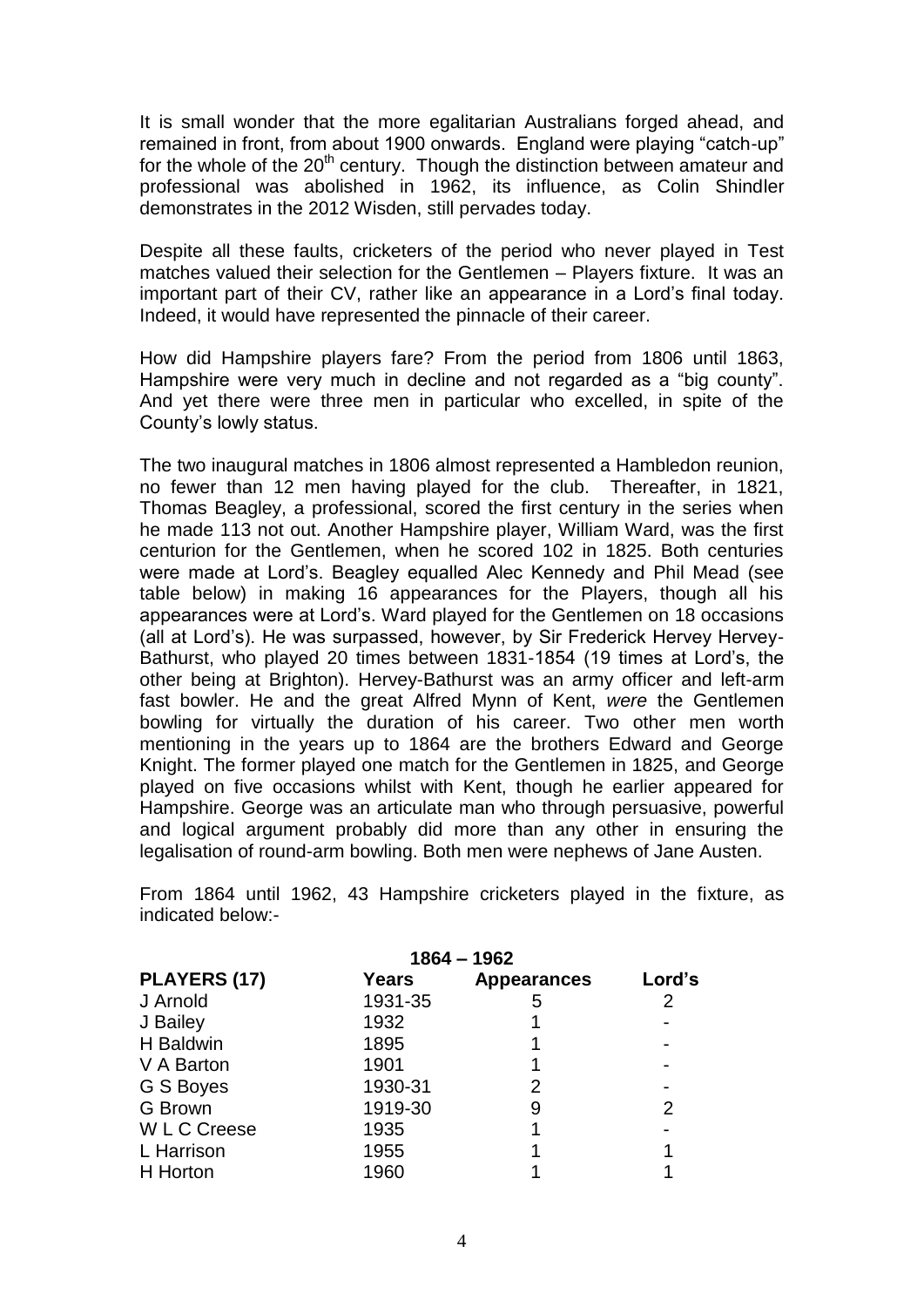| A S Kennedy   | 1914-34 | 16            | 3 |
|---------------|---------|---------------|---|
| W H Livsey    | 1922-27 | $\mathcal{P}$ |   |
| N McCorkell   | 1932-36 | $\mathcal{P}$ |   |
| R E Marshall  | 1958-60 | 4             |   |
| C P Mead      | 1911-28 | 16            | 9 |
| J A Newman    | 1922-28 | 6             |   |
| P J Sainsbury | 1958-60 | 3             |   |
| D Shackleton  | 1950-62 | 3             | 3 |

It can be seen that ten players played at Lord's, six of whom played Test cricket (including Marshall for the West Indies). Derek Shackleton played in the last fixture at Lord's in 1962.

It is worth noting that George Brown captained the Players at Folkestone in 1930 and Alec Kennedy similarly at The Oval in 1934.

| <b>GENTLEMEN (26)</b>   | <b>Years</b> | Appearances               | Lord's         |
|-------------------------|--------------|---------------------------|----------------|
| R Aird                  | 1925         | 1                         |                |
| A E G Baring            | 1931-34      | $\overline{2}$            |                |
| C P Brutton             | 1927         | 1                         |                |
| A H Evans               | 1885         | 1                         |                |
| A J Evans               | 1912         | $\overline{2}$            | $\mathbf 1$    |
| W H B Evans             | 1903-09      | $\overline{\mathbf{4}}$   | 3              |
| C B Fry                 | 1909-14      | $\overline{7}$            | 3              |
| J G Greig               | 1901         | $\mathbf 1$               |                |
| H V Hesketh-Prichard    | 1903-05      | 3                         | 3              |
| A J L Hill              | 1891-1907    | $\ensuremath{\mathsf{3}}$ | 1              |
| A C D Ingleby-Mackenzie | 1958-60      | $\ensuremath{\mathsf{3}}$ | 1              |
| T O Jameson             | 1921-26      | 4                         |                |
| A C Johnston            | 1912         | $\overline{2}$            | $\mathbf 1$    |
| C J Knott               | 1946-50      | $\overline{2}$            | $\overline{2}$ |
| F E Lacey               | 1892         | $\overline{1}$            |                |
| H M Lawson              | 1935         | 1                         |                |
| W G L F Lowndes         | 1930-33      | $\overline{2}$            |                |
| R H Moore               | 1934-38      | 3                         | 1              |
| C G A Paris             | 1935         | 1                         |                |
| J P Parker              | 1927         | 1                         |                |
| R M Poore               | 1899         | $\overline{2}$            | 1              |
| A W Ridley              | 1875-78      | $\overline{7}$            | 4              |
| C Robson                | 1903         | 1                         |                |
| L H Tennyson            | 1920-35      | 21                        | $\overline{2}$ |
| R P H Utley             | 1927         | $\mathbf 1$               |                |
| E G Wynyard             | 1897-1906    | 5                         | 1              |

Thirteen Gentlemen played at Lord's, five of whom played Test cricket (including Poore for South Africa).

Given his pre-eminence it seems surprising that Lionel Tennyson played in the Lord's fixture only twice, once as captain. He captained the Gentlemen seven times, the last three being in end of season jaunts at Folkestone. He